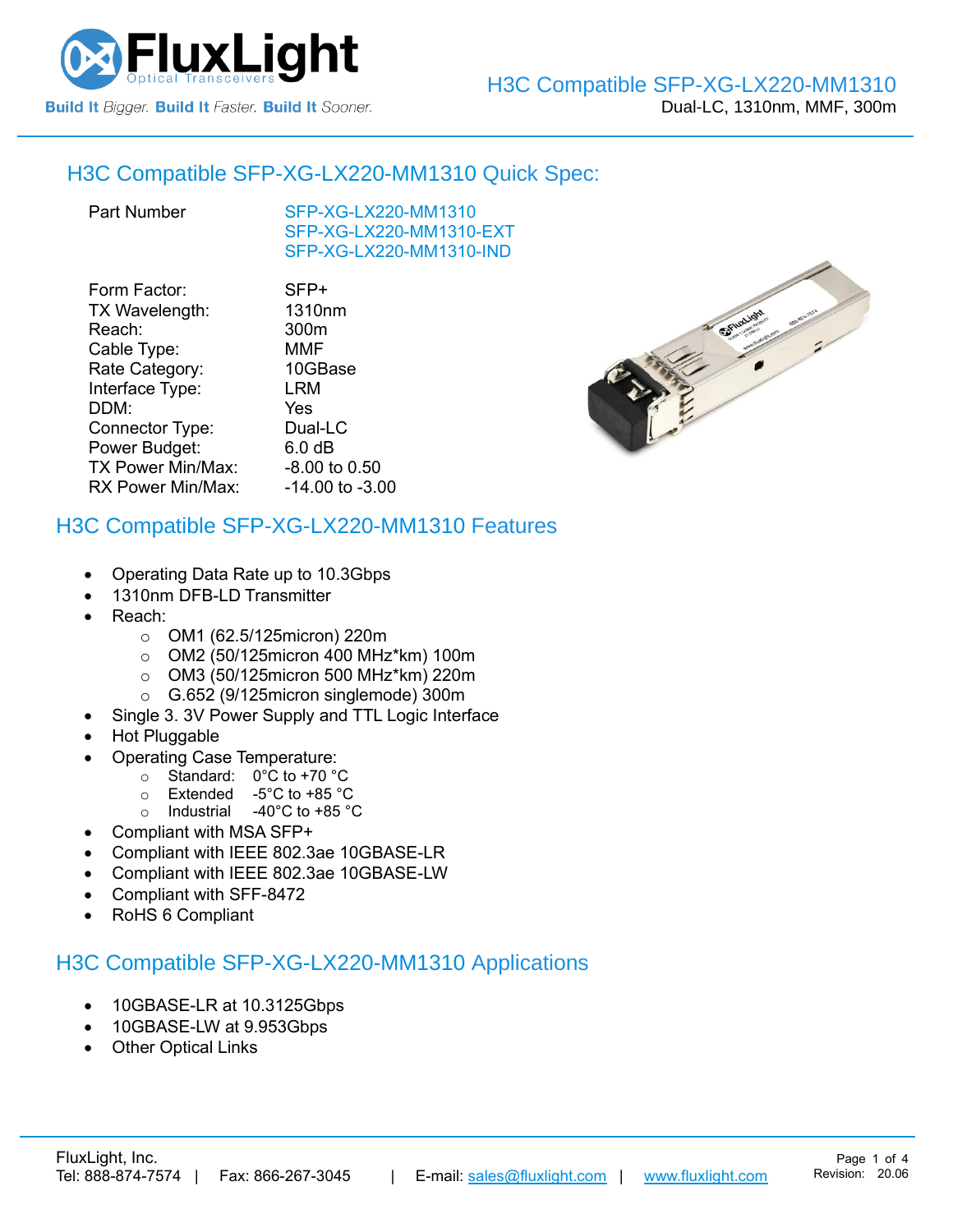

## H3C Compatible [SFP-XG-LX220-MM1310](https://www.fluxlight.com/sfp-xg-lx220-mm1310/) Specification

## Electrical Characteristics (Condition: Ta=TOP)

| <b>Parameter</b>                  | <b>Symbol</b> | Min.        | <b>Typ</b> | Max.      | <b>Unit</b> | <b>Notes</b>                          |
|-----------------------------------|---------------|-------------|------------|-----------|-------------|---------------------------------------|
| CML Inputs(Differential)          | Vin           | 150         |            | 1200      | $mV$ p-p    | AC coupled inputs                     |
| <b>Supply Current</b>             | <b>ICC</b>    |             |            | 300       | mA          |                                       |
| Input Impedance (Differential)    | Zin           | 85          | 100        | 115       | ohm         | $\text{Rin} > 100 \text{ kohm } @$ DC |
| Tx Disable Input Voltage - Low    | <b>VIL</b>    | $\mathbf 0$ |            | 0.8       | V           |                                       |
| Tx Disable Input Voltage - High   | <b>VIH</b>    | 2.0         |            | 3.45      | $\vee$      |                                       |
| Tx Fault Output Voltage - Low     | <b>VOL</b>    | $\mathbf 0$ |            | 0.5       | V           |                                       |
| Tx Fault Output Voltage - High    | <b>VOH</b>    | 2.0         |            | $Vcc+0.3$ | V           |                                       |
| <b>CML Outputs (Differential)</b> | Vout          | 350         |            | 700       | mV pp       | AC coupled outputs                    |
| Output Impedance (Differential)   | Zout          | 85          | 100        | 115       | ohms        |                                       |
| Rx LOS Output Voltage-Low         | <b>VOL</b>    | 0           |            | 0.5       | $\vee$      |                                       |
| Rx LOS Output Voltage- High       | <b>VOH</b>    | 2.5         |            |           | $\vee$      |                                       |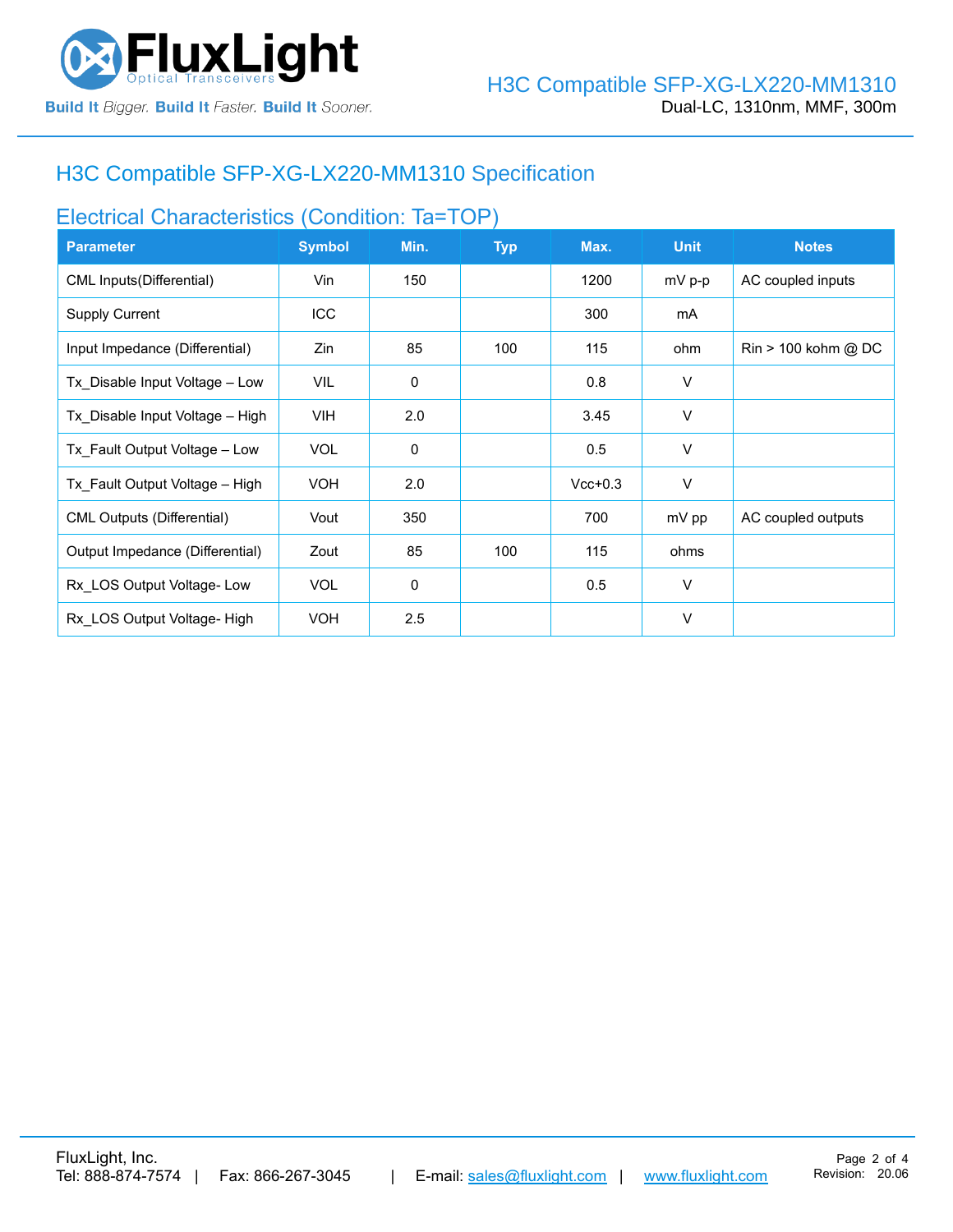

## Optical Characteristics (Condition: Ta=TOP)

| <b>TX</b>                            |                |                     |                          |                              |                |              |  |
|--------------------------------------|----------------|---------------------|--------------------------|------------------------------|----------------|--------------|--|
| <b>Parameter</b>                     |                | <b>Symbol</b>       | <b>Min</b>               | <b>Typ</b>                   | <b>Max</b>     | <b>Unit</b>  |  |
| Data Rate                            |                |                     | $\overline{\phantom{a}}$ | 10.3                         | $\blacksquare$ | Gb/s         |  |
| 9µm Core Diameter SMF                |                |                     |                          | 10                           |                | Km           |  |
| Centre wavelength                    |                | λс                  | 1270                     | 1310                         | 1355           | nm           |  |
| Output Spectral Width(-20dB)         |                | $\triangle \lambda$ | $\overline{\phantom{a}}$ | $\qquad \qquad \blacksquare$ | 1              | nm           |  |
| Average Output Power                 |                | $P_{\text{out}}$    | -8                       | $\overline{\phantom{a}}$     | $+0.5$         | dBm          |  |
| <b>Extinction Ratio</b>              |                | ER                  | 3.5                      | $\overline{\phantom{a}}$     |                | dB           |  |
| Average Power of OFF Transmitter     |                |                     |                          |                              | $-30$          | dBm          |  |
| Side Mode Suppression Ratio          |                | <b>SMSR</b>         | 30                       |                              |                | dB           |  |
| Input Differential Impedance         |                | Zin                 | 90                       | 100                          | 110            | Ω            |  |
| <b>TX Disable</b>                    | <b>Disable</b> |                     | 2.0                      |                              | $Vcc+0.3$      | $\vee$       |  |
|                                      | Enable         |                     | $\mathbf 0$              |                              | 0.8            |              |  |
| <b>TX Fault</b>                      | Fault          |                     | 2.0                      |                              | $Vcc+0.3$      |              |  |
|                                      | Normal         |                     | 0                        |                              | 0.8            | $\sf V$      |  |
| <b>TX Disable Assert Time</b>        |                | t_off               |                          |                              | 10             | us           |  |
| <b>RX</b>                            |                |                     |                          |                              |                |              |  |
| <b>Parameter</b>                     |                | <b>Symbol</b>       | <b>Min</b>               | <b>Typ</b>                   | <b>Max</b>     | <b>Unit</b>  |  |
| Center Wavelength                    |                | λc                  | 1260                     |                              | 1565           | nm           |  |
| <b>Receive Sensitivity</b>           |                | $P_{in}$            | $\overline{\phantom{a}}$ | $\blacksquare$               | $-14$          | dBm          |  |
| Maximum Input Power                  |                | $P_{MAX}$           | $-3$                     | $\pmb{0}$                    |                | dBm          |  |
| Signal Detect Threshold-Assertion:   |                | <b>SD</b> HIGH      | $\blacksquare$           | $\blacksquare$               | $-15$          | dBm          |  |
| Signal Detect Threshold-Deassertion: |                | <b>SDLOW</b>        | $-25$                    | $\overline{\phantom{a}}$     |                | dBm          |  |
| Output Differential Impedance        |                | Pin                 | 90                       | 100                          | 110            | Ω            |  |
| Receiver Overload                    |                | Pmax                | 0.5                      |                              |                | dBm          |  |
| <b>Optical Return Loss</b>           |                | ORL                 |                          |                              | $-12$          | dB           |  |
| LOS                                  | High           | 2.0                 |                          |                              | $Vcc+0.3$      | $\mathsf{V}$ |  |
|                                      | Low            | $\pmb{0}$           |                          |                              | $0.8\,$        |              |  |